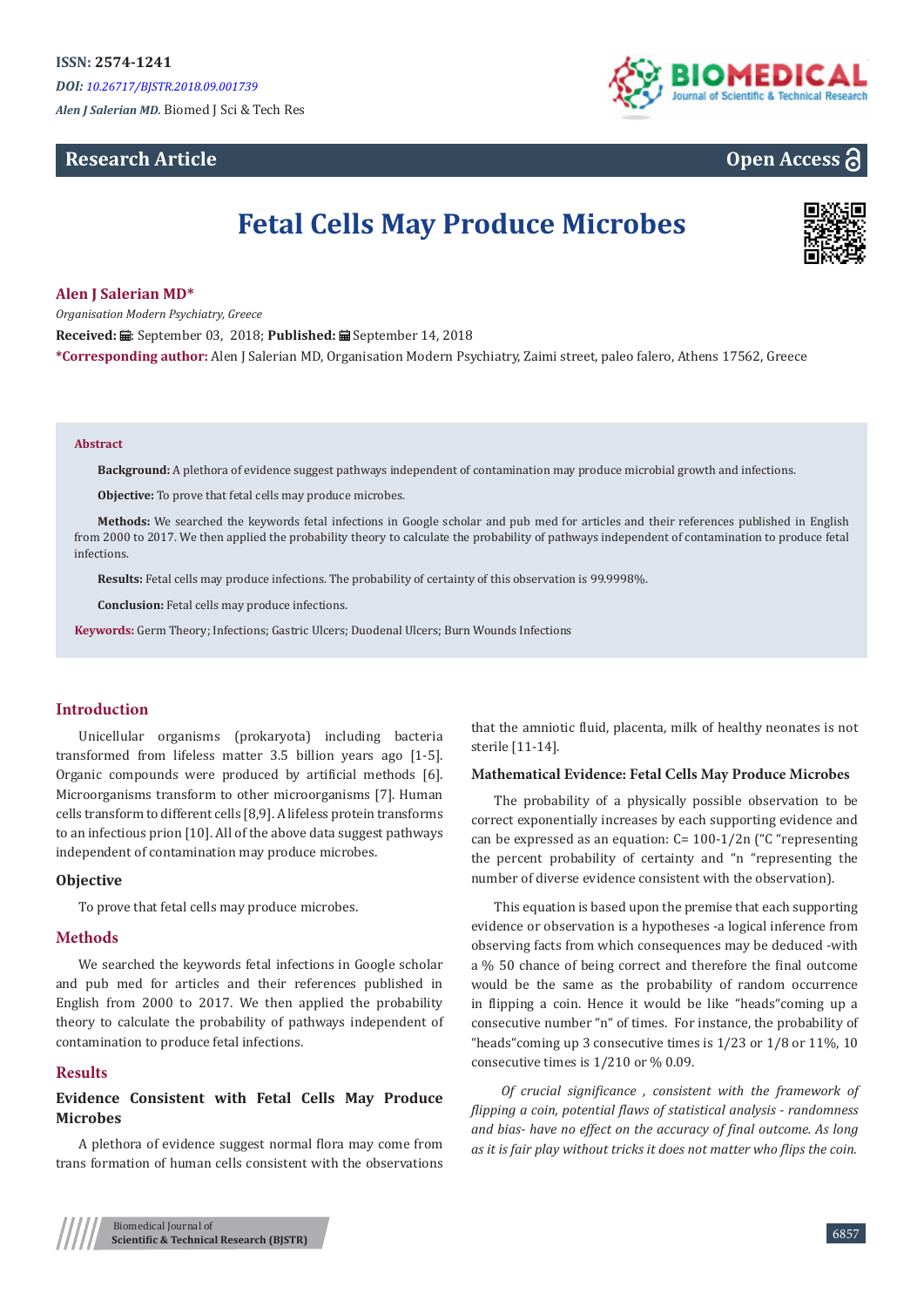## Table 1:

| Fetal Cells May Produce Microbes: C=100 -1/2 <sup>17</sup> = % 99.9996                                                                                                                                                                                                                                                                               |
|------------------------------------------------------------------------------------------------------------------------------------------------------------------------------------------------------------------------------------------------------------------------------------------------------------------------------------------------------|
| Organic compounds were produced by artificial methods.                                                                                                                                                                                                                                                                                               |
| A lifeless protein transforms to an infectious prion.                                                                                                                                                                                                                                                                                                |
| Microorganisms transform to other microorganisms.                                                                                                                                                                                                                                                                                                    |
| Human cells transform to different cells                                                                                                                                                                                                                                                                                                             |
| Lifeless organic matter of earth transformed to microbesN.                                                                                                                                                                                                                                                                                           |
| Amniotic fluid is not sterile.                                                                                                                                                                                                                                                                                                                       |
| Meconium is not sterile.                                                                                                                                                                                                                                                                                                                             |
| Human milk is not sterile.                                                                                                                                                                                                                                                                                                                           |
| Placenta is not sterile.                                                                                                                                                                                                                                                                                                                             |
| Tinea versicolor infections are not contagious [15,16].                                                                                                                                                                                                                                                                                              |
| Inoculation of tinea versicolor pathogens do not cause infections without occlusion [17,18].                                                                                                                                                                                                                                                         |
| Epidemiological data suggest H pylori-gastric ulcer infections are not transmitted from host to host [19].                                                                                                                                                                                                                                           |
| Sterile burn wounds vigorously treated with antibiotics in burn units with excellent infection prevention almost always develop microbial growth and<br>infections [20,21].                                                                                                                                                                          |
| Sterile burn wounds vigorously treated with antibiotics in burn units with excellent infection often develop infections by Pseudomonas aeruginosa<br>PAO1, an opportunistic pathogen with morphological features [large genome size, greater functional complexity and the younger evolutionary age]<br>very different than normal bacteria [20,21]. |
| Bacteria exist in extraordinarily remote locations on earth [22].                                                                                                                                                                                                                                                                                    |
|                                                                                                                                                                                                                                                                                                                                                      |

Theory of evolution [23].

The probability that Fetal Cells May Produce Microbes is % 99.9996 (Table 1) [15-23].

## **Discussion**

Although, the precise mechanism and pathways of transformation remain unknown the probability that fetal cells produce or transform to microorganisms to be correct is 99.9996%. The presence of microorganisms in placenta or amniotic fluid has been attributed to contamination by gut microbiota. This observation has never been validated. Furthermore, the possibility of contamination through various barriers of human tissue does not seem to be likely. Of importance, milk microbiota are morphologically distinct and are not contaminants. This discovery may introduce novel treatments for opportunistic infections especially those associated with burns and major trauma. It may improve our understanding of inflammatory disorders and discovering yet unknown environmental influences (sudden temperature changes, exposure to cold) in the pathogenesis of common or unrecognized infections.

## **References**

- 1. Salerian AJ (2017) Human body may produce bacteria. Medical Hypotheses 103: 31-132.
- 2. [Salerian AJ \(2018\) Was Pasteur Wrong? Human Cells may Generate](https://biomedres.us/pdfs/BJSTR.MS.ID.001127.pdf)  [Bacteria. Biomed J Sci &Tech Res 4\(5\).](https://biomedres.us/pdfs/BJSTR.MS.ID.001127.pdf)
- 3. [Schopf JW \(2006\) Fossil evidence of Arcaean Life. philosophical transactions](https://www.ncbi.nlm.nih.gov/pubmed/16754604)  [of the Royal Society biological sciences 361\(1470\): 869-885.](https://www.ncbi.nlm.nih.gov/pubmed/16754604)
- 4. [Cavalier-Smith T \(2006\) Cell evolution and Earth history: Stasis and](https://www.ncbi.nlm.nih.gov/pubmed/16754610)  [revolution. Philosophical transactions Royal Society in London biological](https://www.ncbi.nlm.nih.gov/pubmed/16754610)  [sciences 361\(1470\): 969-1006.](https://www.ncbi.nlm.nih.gov/pubmed/16754610)
- 5. Altermann W, Kazmieczak J (2003) Archean Micro fossils: A reappraisal of [early life on earth. Researching microbiology 154\(9\): 611-617.](https://www.ncbi.nlm.nih.gov/pubmed/14596897)
- 6. Lazcano A, Bada JL (2003) Orig Life Evol Biosph 33: 235.
- 7. Rosenow EC (1914) Test mutations within the streptococcus enamel proper school. Journal of Infectious Disorders 14(1): 1-32.
- 8. [Bracco RM, Krauss MR, Roe AS, MacLeod CM \(1957\) Transformation](https://www.ncbi.nlm.nih.gov/pmc/articles/PMC2136748/) [reactions between pneumococcus and three strains of streptococci. J Exp](https://www.ncbi.nlm.nih.gov/pmc/articles/PMC2136748/) [Med 106\(2\): 247-259.](https://www.ncbi.nlm.nih.gov/pmc/articles/PMC2136748/)
- 9. [Krause DS, Thiese ND, Collector ML \(2001\) Multi-Organ, Multi-Lineage](https://www.ncbi.nlm.nih.gov/pubmed/11348593) [Engraftment by a Single Bone Marrow-Derived Stem Cell. Cell 105\(3\):](https://www.ncbi.nlm.nih.gov/pubmed/11348593) 369- [377.](https://www.ncbi.nlm.nih.gov/pubmed/11348593)
- 10. [Brown P, Will RG, Bradley R, Asher DM, Detwiler L \(2001\) Bovine](https://www.ncbi.nlm.nih.gov/pmc/articles/PMC2631690/) [spongiform encephalopathy and variant Creutzfeldt- Jacob disease:](https://www.ncbi.nlm.nih.gov/pmc/articles/PMC2631690/) [Background evolution and current concerns. Emerging Infectious Diseases](https://www.ncbi.nlm.nih.gov/pmc/articles/PMC2631690/) [7\(1\): 6-16.](https://www.ncbi.nlm.nih.gov/pmc/articles/PMC2631690/)
- 11. Jimenez E, Marin ML, Matin R, Odriozola J, M Olivares, et al. (2008) Is fetal meconium sterile? Research in Microbiology 159(3): 187-189.
- 12. [Ardissone AN, DeLa Cruz D, Davis- Richardson AG, Rechigi KT \(2014\)](https://journals.plos.org/plosone/article?id=10.1371/journal.pone.0090784) [Meconium microbiome analysis identifies bacteria correlated with](https://journals.plos.org/plosone/article?id=10.1371/journal.pone.0090784) [premature birth. PLOS ONE 9\(6\): e101399.](https://journals.plos.org/plosone/article?id=10.1371/journal.pone.0090784)
- 13. [Cabrera -Rubio R, Collado MC, Latinen K, Salminnen S, Isolauri E, et al.](https://www.ncbi.nlm.nih.gov/pubmed/22836031) [\(2012\) The human milk microbiome changes over lactation and is shaped](https://www.ncbi.nlm.nih.gov/pubmed/22836031) [by maternal weights mode of delivery. The American Journal of clinical](https://www.ncbi.nlm.nih.gov/pubmed/22836031) [nutrition 96\(3\): 544-551.](https://www.ncbi.nlm.nih.gov/pubmed/22836031)
- 14. [Martin R, Langa S, Reviriego C, Jimenez E, Marin ML, et al. \(2003\) Milk is](https://www.ncbi.nlm.nih.gov/pubmed/14657823) [a source of lactic acid bacteria for the infant gut. The journal of pediatrics](https://www.ncbi.nlm.nih.gov/pubmed/14657823) [143\(6\): 754-758.](https://www.ncbi.nlm.nih.gov/pubmed/14657823)
- 15. [Hafez Ma, El-Shamy SB \(1985\) Genetic Susceptibility in Pityriasis versicolor.](https://www.ncbi.nlm.nih.gov/pubmed/4043474) [Dermatologica 171\(2\): 86-88.](https://www.ncbi.nlm.nih.gov/pubmed/4043474)
- 16. [Burke R \(1961\) Tinea Versicolor: Susceptibility factors in experimental](https://www.ncbi.nlm.nih.gov/pubmed/13689079) [infection in human beings. Journal of investigative dermatology 36\(5\):](https://www.ncbi.nlm.nih.gov/pubmed/13689079) [389-401.](https://www.ncbi.nlm.nih.gov/pubmed/13689079)
- 17. [Faergemann J, Fredricksson T \(1981\) Experimental infections in rabbits and](https://www.ncbi.nlm.nih.gov/pubmed/7264365) [humans with Pityrosprum orbiculare and](https://www.ncbi.nlm.nih.gov/pubmed/7264365) *P.ovale*. Journal of Investigative [Dermatology 77\(3\): 314-318.](https://www.ncbi.nlm.nih.gov/pubmed/7264365)